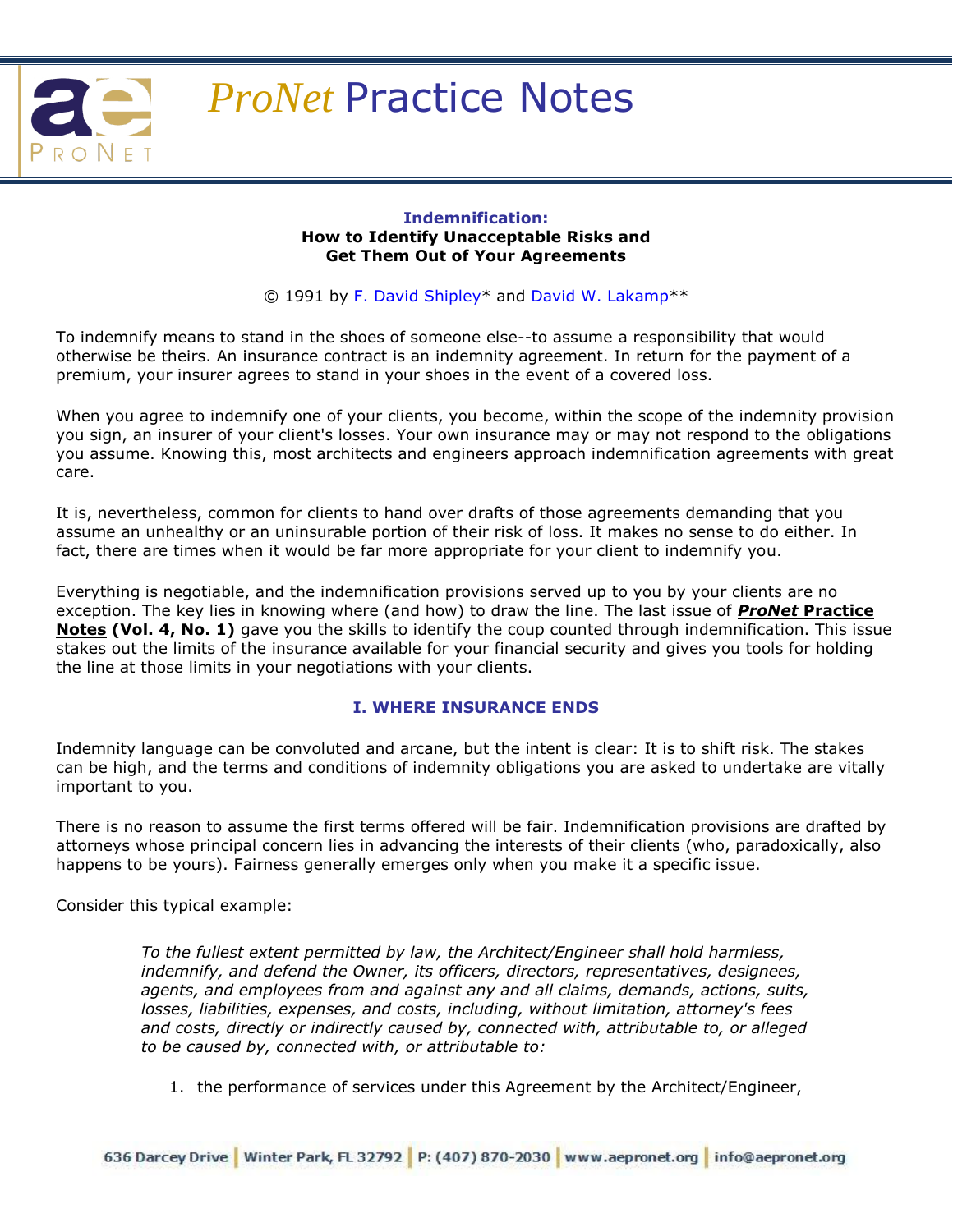

its officers, employees, agents, and consultants,

- 2. willful misconduct by any of them,
- 3. infringement of any copyright, trade secret, or patent,
- 4. breach of any term or condition of this Agreement, or
- 5. violation of any state, Federal, or local law, code, ordinance, or regulation, including, but not limited to the Americans with Disabilities Act of 1990.

Excepted from the foregoing shall be only those claims, demands, actions, suits, losses, liabilities, expenses, and costs caused by the sole, active negligence of the Owner.

Good Grief! You do not need an advanced degree in a dark science to know there are problems here. The difficulty lies in separating the wheat from the chaff, and we will tackle this problem in Chapter II. But, before we do, we need to examine the principles involved.

## *Something is Not Quite Right*

Let's start with what your intuition already tells you. This provision is not one you can reasonably accept. It expands your potential liability well beyond your responsibilities under the common law, it establishes a requirement (defense of the owner) you are unlikely to be able to meet, it invites the owner to sue you at your expense, and it places you in an untenable position of responsibility for negligence on the part of your client. It imposes, in other words, risks no professional liability insurance carrier in the United States will insure.

To understand why, it is important to keep this in mind: Your professional liability insurance is intended to protect you against the consequences of your negligence. This is the limit of your professional obligations under the law. Your policy is not intended to protect your clients (or anyone else) against the consequences of theirs. As a result, it will not it protect you against liability of others you voluntarily assume under contract, liability which would not be yours in the absence of that contract.

Under the common law, it generally takes more than a mere error in professional judgment to establish liability for damages. The law requires the proving of negligence. Under most circumstances, only after the experts have convinced the court of your failure to provide usual and customary professional care is a finding of negligence justified. It is against this eventuality (and only this) that your professional liability insurance indemnifies you.

The law affords you significant protection, for professional negligence can be extremely difficult to prove. But you can cast that protection aside (and the protection of your professional liability insurance along with it) with the stroke of a pen. You need only sign a contract which makes you responsible, not just for losses and costs arising out of your negligence, but for losses and costs arising out of anything that might somehow be attributable to something you do.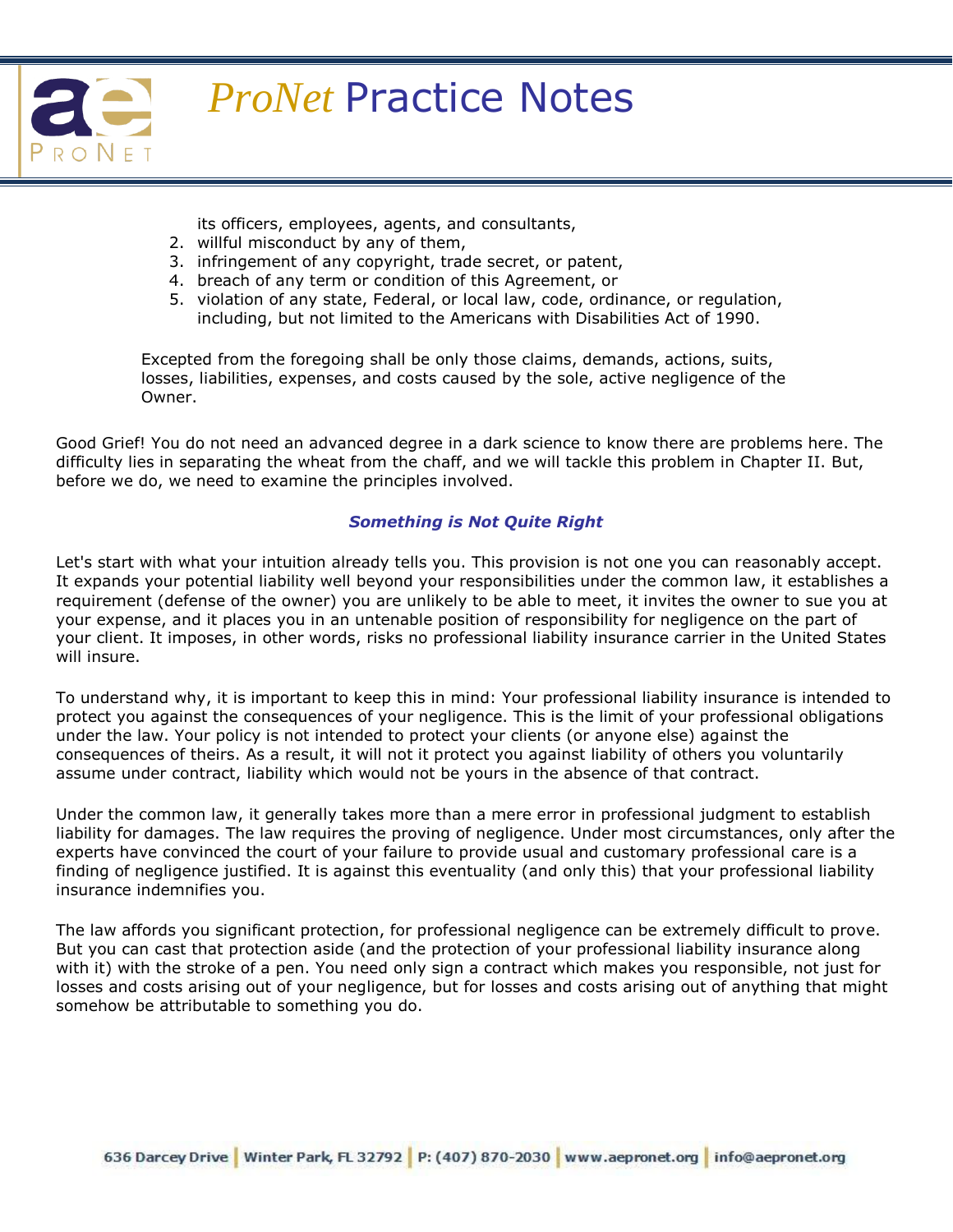

### *Will Your Insurance Respond?*

Your professional liability insurance is carefully tailored to remain within the limits of your obligations under the law. It will not venture beyond that. What if your indemnity strays beyond legal fences? Let's take a look at what can happen.

Indemnification is enforced, first, with a demand. When confronted with a claim or a loss believed to fall within the scope of your agreement to indemnify, the indemnitee (the party you signed up to protect) will demand that you undertake its defense and pay any eventual loss. If your insurance company accedes to the demand, the company will have been responsive to your needs. You are inside legal fences. If the demand is rejected, you and your attorney must decide if you are best served by accommodating the demand on your own. The insurance company will have seen the fence and decided not to cross it.

Indemnification is enforced, secondly, by legal action. If you and your insurance company reject your indemnitee's tender, or if your insurance company denies coverage, you may all find yourselves in court to sort it out. At least three law firms will be very pleased. You will not be. Nor will your client.

Plainly, you will both want to know, in advance, whether your insurance company will respond to an indemnity obligation you are asked to undertake. Your best suit can get ripped badly crossing fences. All reputable insurance brokers and carriers offer contract review services, and you should use them. Coverage is a question capable of a reasonably clear answer. Ask for one. In the example above, the answer is clearly, "No. "

Coup is counted here, and where there is coup, there is no insurance.

#### *When the Policy Speaks, Listen*

Professional liability insurance and contractual liability are pieces of a puzzle whose curves and hooks must match.

There are two key features common to all professional liability policies: 1) the manner in which coverage is granted under the Insuring Agreement, and 2) an exclusion of liability assumed under contract. Either feature alone argues against indemnification. But, if you must address it, you will want to proceed with great care. A professional liability policy affords a very narrow scope of protection; it is a rifle shot which picks off the one good agreement in a field of many very bad ones.

Generically, the Insuring Agreement will read something like this:

*The Company will pay on behalf of the Insured all sums in excess of the deductible which the Insured becomes legally obligated to pay as damages as a result of a negligent act, error, or omission in the performance of professional services.*

Note the precision here: Coverage is afforded only for your legal liability for damages and, more particularly, only to the extent that liability is caused by your professional negligence. When you assume the liability of others under an indemnity agreement, the peril is your own.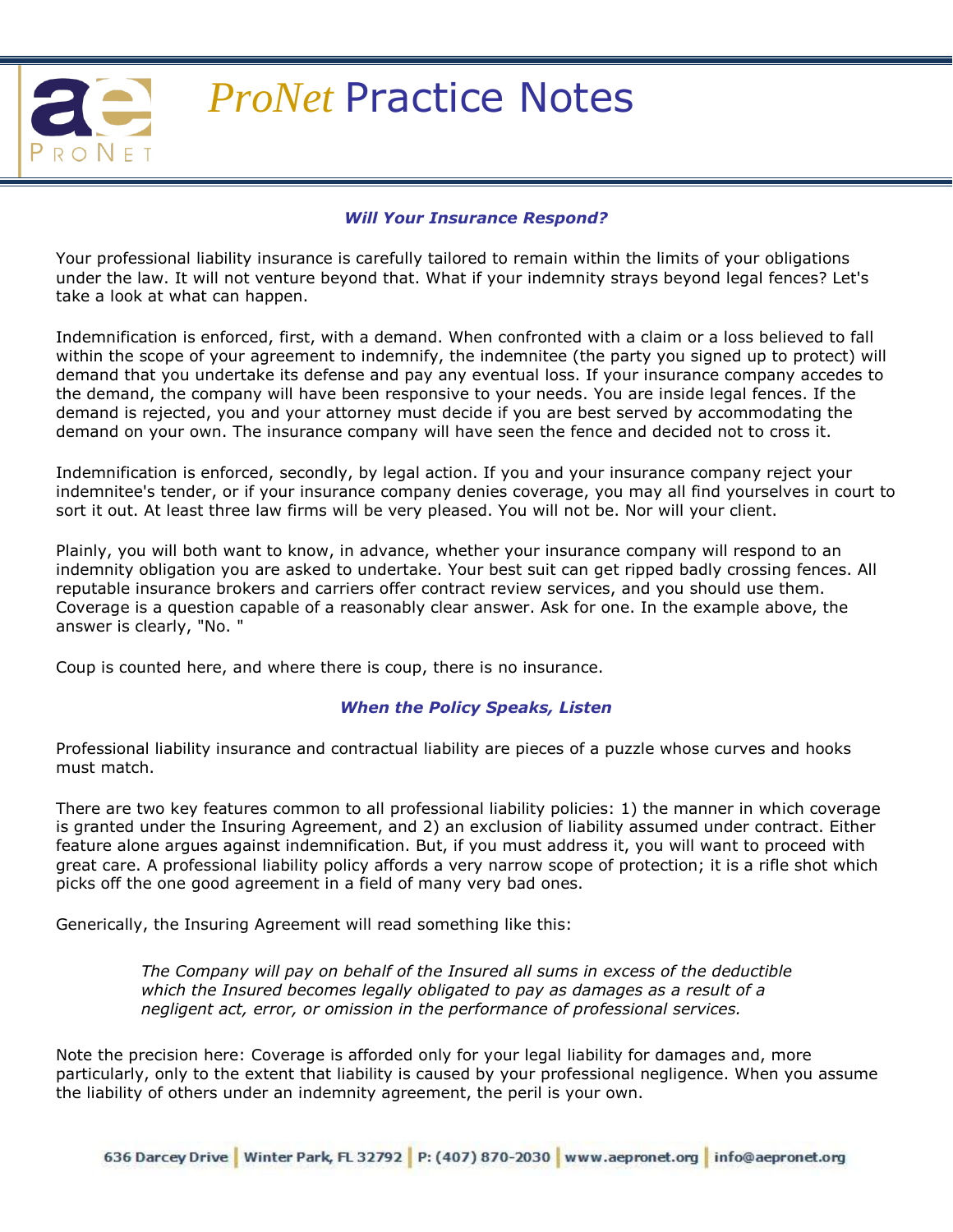

Insurance companies reinforce their intent by means of an exclusion found in all professional liability policies--an exclusion of liability assumed under contract. The language varies from one policy to the next, but the intent is the same:

> *This policy will not provide coverage and will not pay claim expenses or damages for:*

Any liability you assume by contract or agreement, whether written or oral. This includes hold harmless and indemnification provisions and agreements to defend and/or pay the attorney fees of others. We will, however, cover you for any assumed liability that would have been yours in the absence of such contract or agreement.

When you read the Insuring Agreement together with the contractual liability exclusion, you wind up right back where you started: Coverage is afforded only to you and only for your legal liability for damages caused by your negligence in the performance of professional services.

#### *Adding a Little More Coverage*

Most insurers will amend the contractual liability exclusion by endorsement to "broaden " (we use the term advisedly) the coverage afforded by the policy. Some include the broadened language in their basic policy wording, thus eliminating the need for an endorsement. In either case, they afford what is termed "limited contractual liability " coverage. It is, indeed, "limited. " By way of example:

#### **1. An endorsement designed to modify the exclusion set forth above to grant limited contractual liability protection might read as follows:**

*We will cover you for liability for damages you assume under a written contract or agreement, but only to the extent such liability arises from your negligent act, error, or omission in the performance of professional services.*

Except as described above, we will not cover you for liability assumed by you under any contract or agreement, whether written or oral, including, but not limited to, hold harmless and indemnity clauses.

or:

#### **2. Limited contractual coverage can be built into the exclusion itself:**

*This policy will not provide coverage and will not pay claim expenses or damages for:*

Liability of others which you have assumed under a contract or agreement. This exclusion does not apply to the liability of others which you assume under a written contract provided such liability is caused by your wrongful act.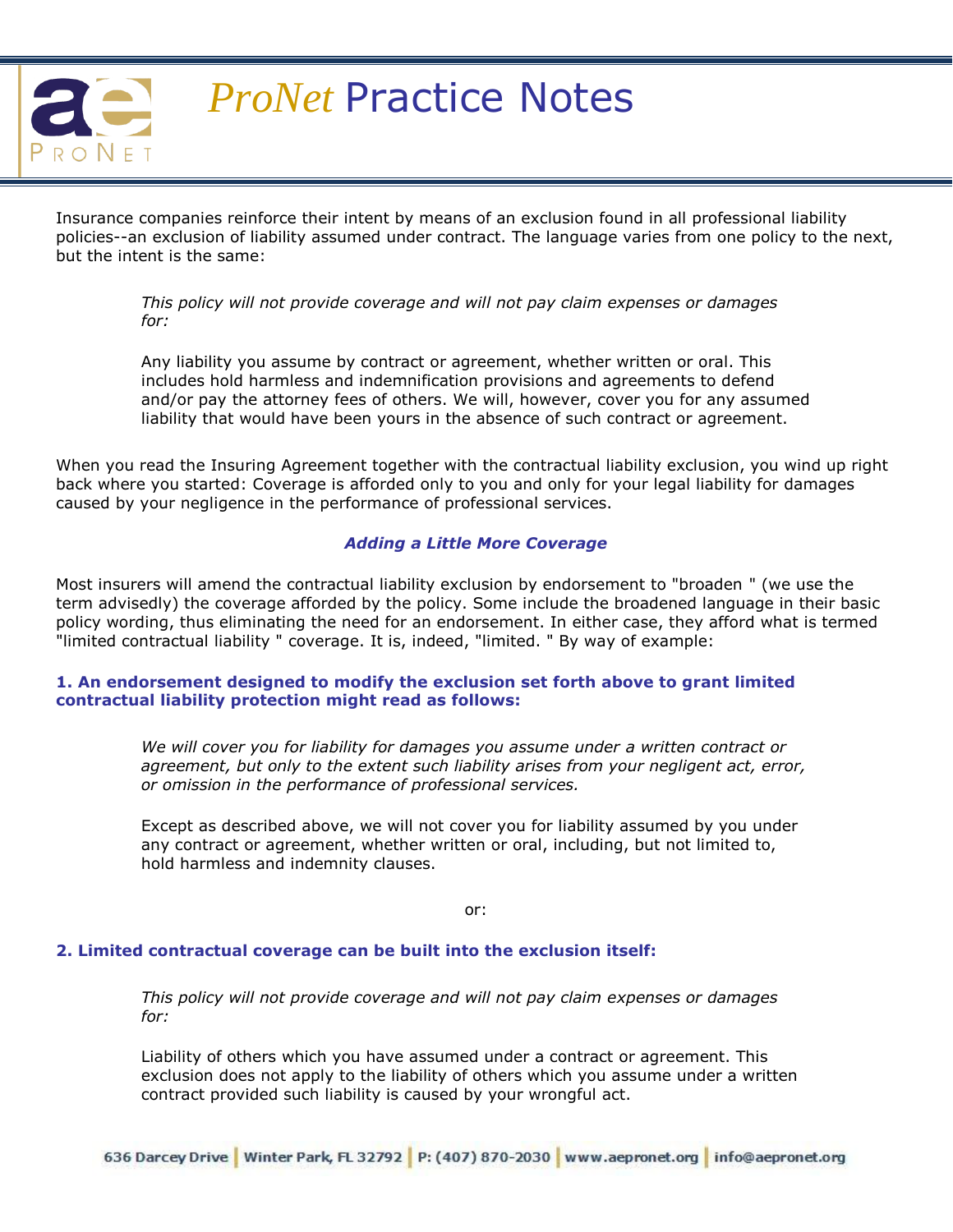

(Note: "Wrongful act" is defined in this particular policy as "a negligent act, error, or omission by you or any entity for whom you are legally liable, arising out of the performance or failure to perform professional services. ")

The principal purpose served by this coverage is to make clear that you need not secure an endorsement for each indemnification agreement you sign. Limited contractual liability coverage may also, depending upon its precise wording, afford protection for an obligation you assume to pay defense costs incurred by an indemnitee--but only to the extent those costs are attributable to your proportionate responsibility for the damages sustained. This eliminates the uncertainty which exists between one jurisdiction and the next about whether those defense costs are, in fact, damages.

Bottom line here: You cannot obtain professional liability insurance except for your legal liability arising out of your negligent acts, errors, or omissions. Damages caused by your client cannot be insured under your policy. The whole of any damage caused by both you and your client can not be insured under your policy. This is an exercise that always takes you back to the place where you began. With the possible exception of your obligation to pay costs of defense attributable to your negligence, it is the same place the common law would leave you even in the absence of an indemnity agreement.

## *Is There No Good Chain Gang?*

Really, there is none, and there are no truly good indemnity clauses, either. But there are good times and there is hard time, and some indemnity provisions are more acceptable than others. Those which count no coup share characteristics you can identify:

- Indemnity is limited to damages...
- caused by you...
- as a direct consequence of...
- your negligent act, error, or omission.

Every other form of indemnification expands your liability, but it will not expand your insurance company's responsibility to you. Other people's children will go to college, and their parents are attorneys.

## **II. WHERE INDEMNITY LURKS: WHAT IT PORTENDS**

Indemnification provisions might be boldly positioned in a contract or devilishly hidden. It is up to you and your legal and insurance advisors to uncover them and sort out what they mean. There might be more than one.

Your first challenge is to identify them. Once you do, you have three options: You can reject them, you can satisfy yourself that there is insurance coverage, or you can negotiate for consistency with the scope of your insurance protection. Proceed with caution. Your interpretation of the language and the coverage you have must be correct each time.

The previous chapter defined the limits of the professional liability insurance protection available to you and tied those fence lines to the limits of your common law responsibility. This chapter will help you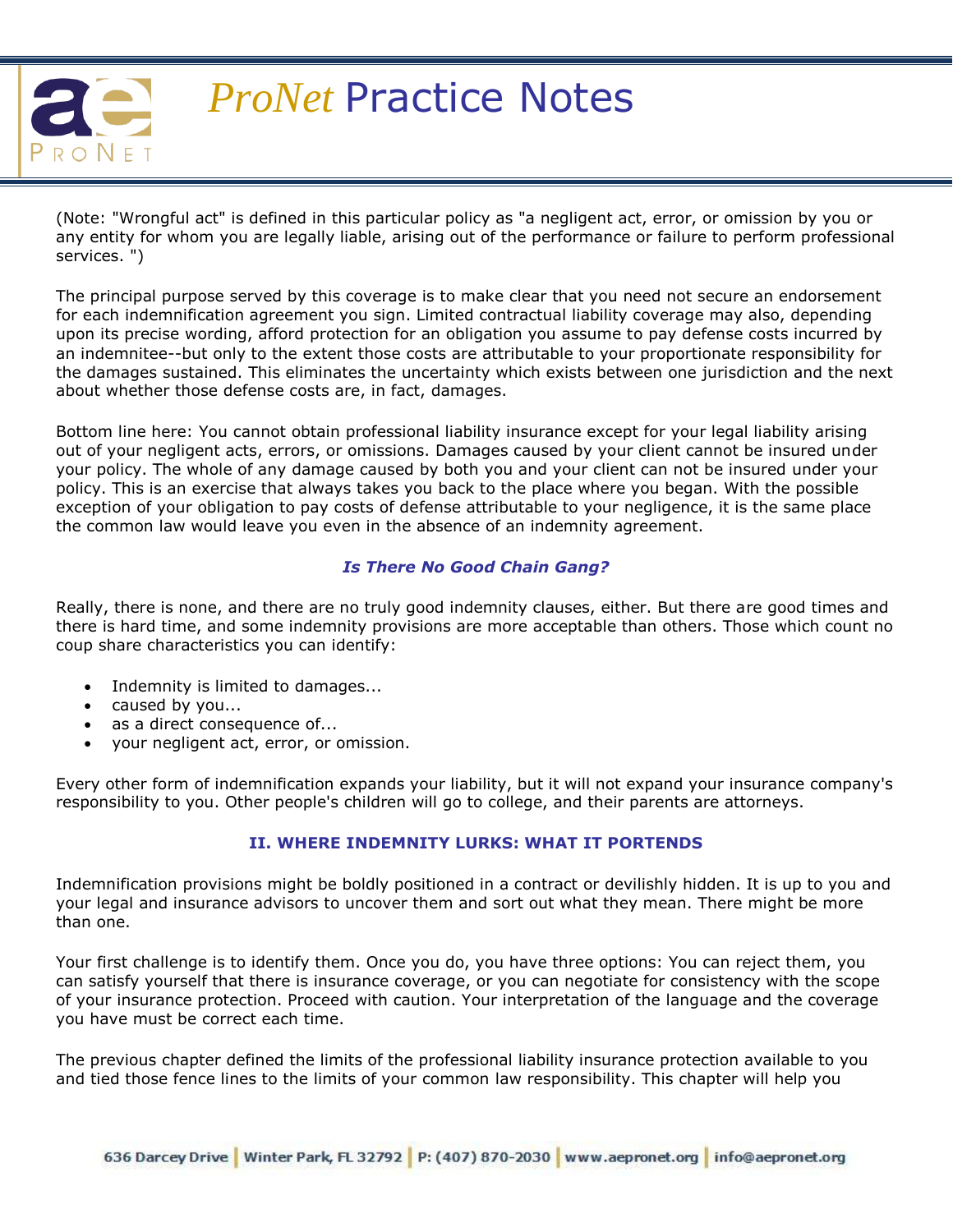

distinguish between the onerous and the innocuous in the indemnification provisions with which you find yourself confronted.

## *Separating Wheat from Chaff*

Let's apply a thresher constructed of the principles uncovered in Chapter I to the indemnity provision we harvested there. Then we can see what digestible grains remain.

#### **1. "To the fullest extent permitted by law... "**

The problem here is that the law governing contracts for construction in most states is more permissive than the coverage afforded by your insurance. Those who have read "Counting Coup " will understand why: The law generally permits indemnification which extends well beyond your negligence. Your legal liability and your insurance fence the field of your negligence, but the law may enforce a fence which encloses that and the field of harm caused by others, as well.

Some laws prohibit indemnification against the consequences of the sole (and, in some cases the sole, active) negligence of others. If there is no harm in your field, you cannot be made to answer for harm in the field of someone else. But, if there is 1% harm in your field, you could be made to answer for the 99% harm in the field of another. Coup is counted on you at 1%.

Since "the fullest extent permitted by law " is inconsistent with where we are headed in our quest for fairness and insurability, these words have no place in your agreement. Take them out.

#### **2. "...and defend... "**

What does it really mean when you agree to defend as well as indemnify? It means that, long before any legal liability is established, you have an obligation to retain an attorney and mount a defense on your client's behalf. Under most circumstances, this is an obligation your insurer will likely refuse to accommodate. Remember, contractual liability coverage may afford compensation for defense costs once negligence is established, but, absent negligence, there is no coverage.

As a practical matter, the problem may well go away once the specific circumstances surrounding a loss are known. It may not be in your client's interest to pursue your obligation to defend. On the other hand, your refusal or inability to retain counsel on behalf of your client could fuel the fires of the dispute. "Add it to the list" is an appropriate response here, but added fuel is not what is needed in a situation in which the interests of the parties might better be served by putting out the fire.

Indemnify your client against costs of defense attributable to your negligence, if you must (and if your insurance stands behind it), but avoid agreeing to mount that defense if you can. That commitment is likely to be contrary to everyone's interests in the long run.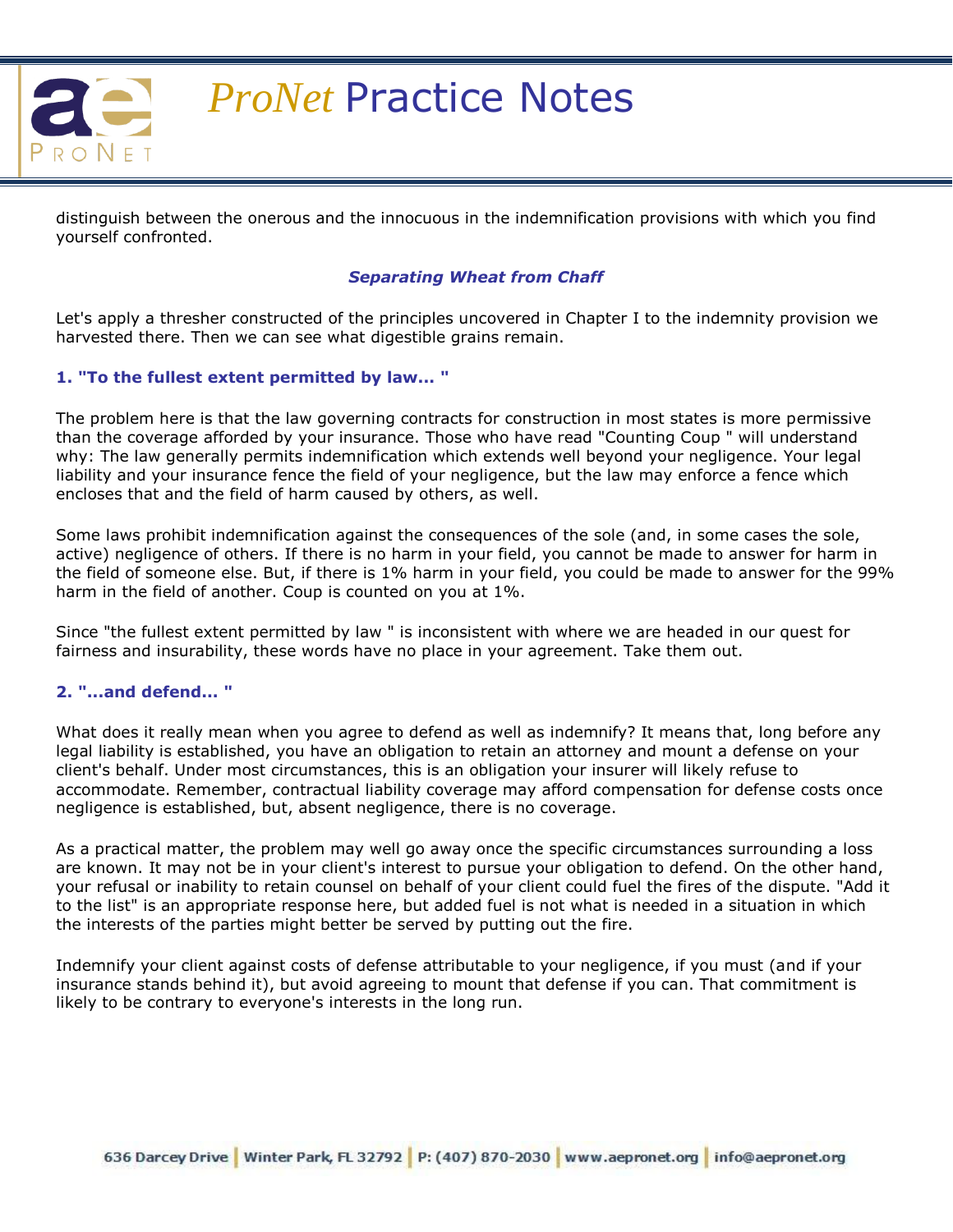

#### **3. "...representatives, designees, agents... "**

Indemnification is serious business, far too serious in terms of its consequences for the owner's attorney to trivialize it by throwing in the kitchen sink. Who are these fine folks, and why should you stand in their shoes in the event of a loss?

Anyone can be transformed into an agent at any time. "Zap, you're an agent! I designate you " is all it takes. The same holds true for a representative or a designee. Accept this language and you may find you have agreed to indemnify an army of unknown and unwelcome beneficiaries--the construction manager, for example, or the owner's nephew, or a trip and fall victim the owner would prefer to have you compensate regardless of fault.

Delete these words and all like them. If you encounter resistance, ask for a list of those representatives, designees, and agents your client believes to be appropriate recipients of your largesse. At the very least, you deserve to know who they might be. Nor is it stretching the limits of fairness for you to insist on the opportunity to evaluate, in each and every case, the appropriateness of extending the security of your indemnification to any of them.

This is not necessarily a make or break proposition, at least not in states where the protections of privity have long since been swept away. If the balance of your agreement to indemnify is limited to the consequences of your negligence, and if representatives, designees, or agents of the owner are damaged by your negligence, you are likely to have legal liability for those damages, and your insurance is likely to respond.

You might ask yourself, nevertheless, whether you are willing to put your deductible on the line, undertake obligations with potentially serious consequences, and concede significant negotiating leverage in the event of a loss--all for the benefit of some third party with whom you have no contractual relationship, from whom you receive no consideration, and who you do not even know. Probably not.

#### **4. "...any and all claims, demands, actions, suits... "**

Attorneys are overly fond of absolutes. Otherwise, they would stop using "of every kind, nature, and description" as if it were punctuation. Absolutes leave room for argument where clarity is the only appropriate goal. You know by now that where you have to be when your negotiations are over does not include "any and all" losses, nor does it include "claims, demands, actions, or suits. " It includes only those damages for which you are legally liable.

Losses, liabilities, expenses, and costs are damages for which you could be legally liable if they are caused by your negligence. Even attorneys' fees may be construed to be damages in some states, and, where not, your limited contractual liability coverage may well respond. But claims, demands, actions, and suits, in and of themselves, are not damages, and the mere fact that they occur may or may not have anything to do with your negligence.

This is not a make or break proposition, either, but clarity of intent finds offense in these words and the absolutes which precede them. Best they be deleted.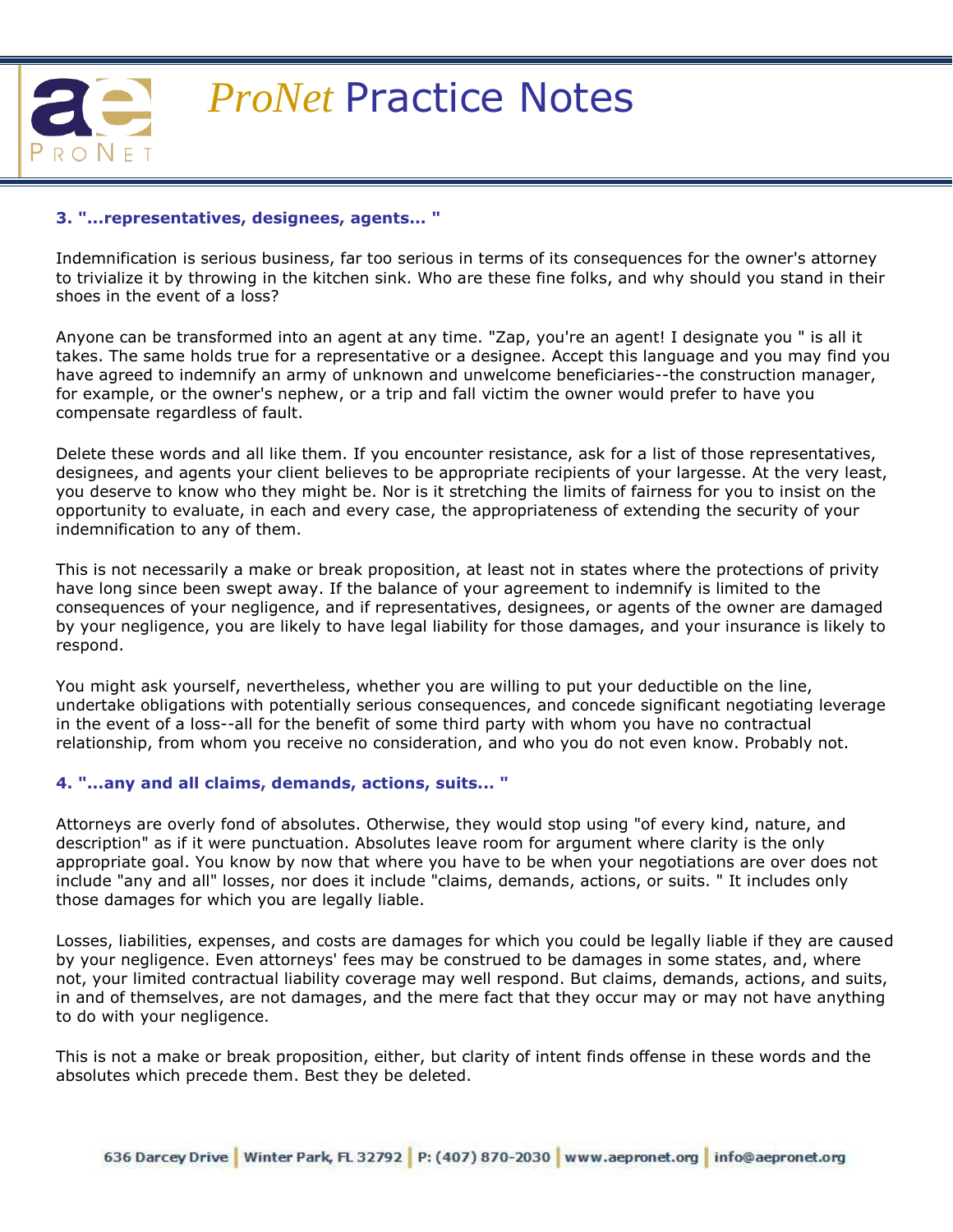

## **5. "...directly or indirectly...**

This phrase is clearly at odds with one of the four characteristics of indemnity which counts no coup. Your responsibility under the common law ends with proximate cause (a direct consequence of your negligence), and your indemnification should end there too. This is chaff. It should not pass through your principled thresher.

#### **6. "...connected with, attributable to, or alleged to be caused by, connected with, or attributable to... "**

Hold it! You are not in a position to assume responsibility for 100% of any loss to which you may have contributed in some way. Nor, absent negligence, are you willing to spring forward and start throwing money around in response to each and every allegation of wrongdoing that may come along.

You are not negligent until you are found by a court or forum of competent jurisdiction to have been negligent. It follows that you cannot insure against costs incurred by someone else as a result of mere allegations of negligence on your part. Even if you are found to have contributed to a loss through your negligence, your insurance will respond only to the extent of that contribution. The contribution of others is their problem, and the language of your agreement to indemnify should be as clear on this point as you are. Delete these words.

## **7. "...the performance of services... "**

There is a serious omission here, and by now you know what it is. The word "negligent " is missing. Without it you will find yourself responsible, not just for losses for which you are legally liable, but for losses arising out of anything that might be related to the services you perform.

You can safely agree to accept responsibility for the consequences of your negligent performance, but only at great peril can you agree to accept responsibility for losses of any kind which may somehow be associated with your existence on earth. The distinction: Liability for losses which would not otherwise be yours. It is here that you will want to limit the scope of your indemnification agreement to the consequences of your negligence, and you can easily do so by inserting "negligent " in front of the word, "performance. "

What about your agents and consultants? By virtue of your position in the line of fire, you may well be legally liable for their negligent acts, errors, and omissions under a theory of vicarious liability--just as the owner may be liable for yours by virtue of having contracted with you in the first place. This explains the owner's interest in your indemnity agreement. It also explains your insurer's interest in the Certificates of Insurance you obtain from your consultants, and it argues for passing the obligations you assume under your contract through to them. If you keep those obligations within the maximum limits of fairness, there should be no problem with this.

## **8. "...willful misconduct by any of them... "**

If you are willing to extend indemnification for your negligence (harm inadvertently caused), why is it unfair to extend indemnification for harm intentionally done? This is presumably something you can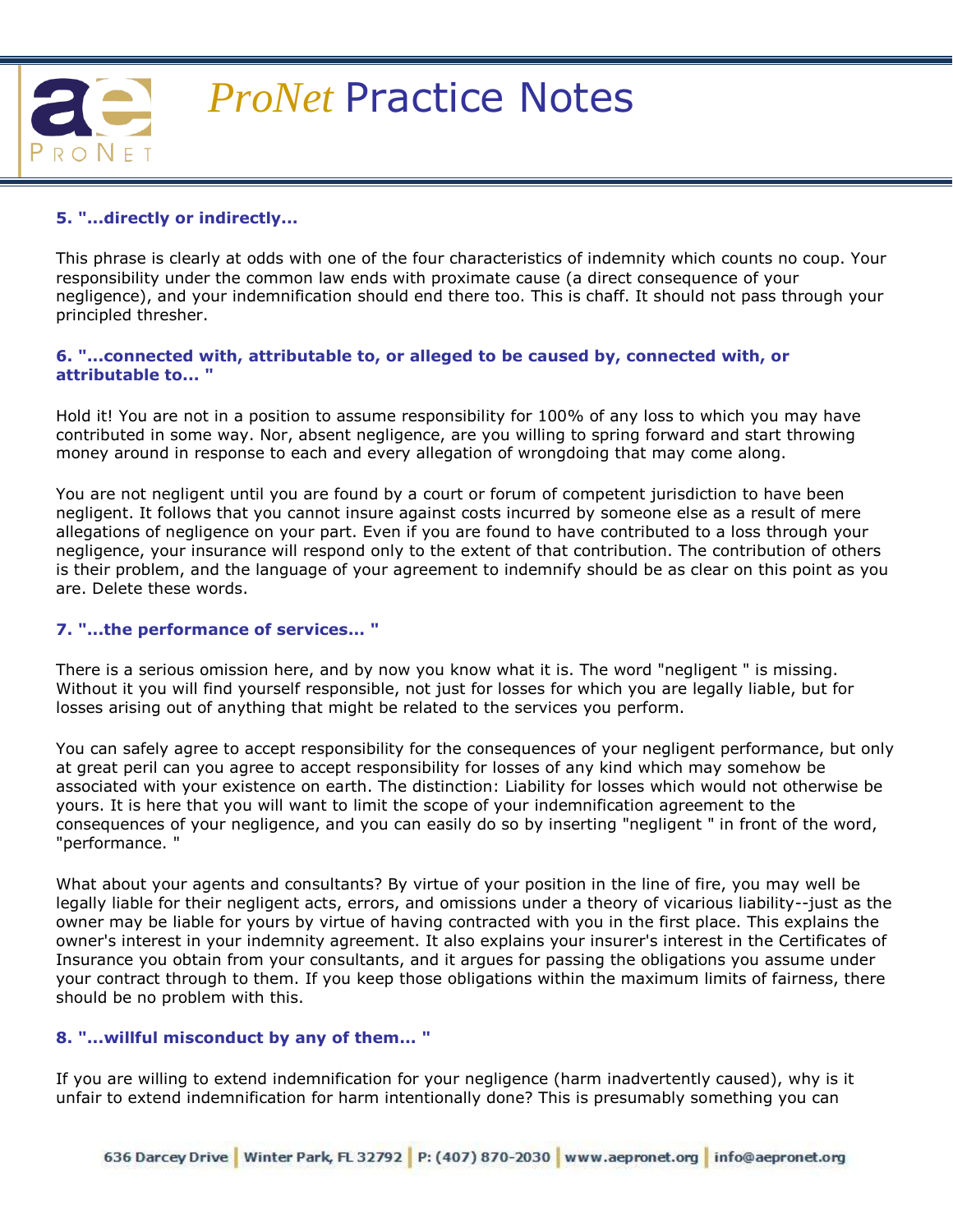

control, and the case from your client's point of view would seem more compelling for intentional harm than for negligence.

Your reluctance is due to the absence of insurance for either damages or defense costs arising out of harm intentionally caused, but that will not be persuasive to your client. Any argument you might have against indemnification for willful misconduct probably must spring from the general unfairness of wild western courtrooms, where anyone can sue for anything and say the most outrageous things in the process of doing so. You might frame your argument like this:

"I cannot pay all the bills to support the vagaries of the legal system we have in place. I buy insurance for the bulk of my risk, but if some cockeyed plaintiff alleges that I practice my sacred trust in a way to intentionally hurt another as a tactic to embarrass me or pressure me into an unjustified settlement, I decline to compound my problem by taking on the cost of defense of clients, their officers, directors, employees, agents, designees, friends, acquaintances, and playmates of their children. That plays into the hands of the unscrupulous who would claim intentional harm to gain a choke hold on me. If you think I would intentionally harm another soul, then we have a great deal more talking to do. Sorry, but there are limits. This is one of them. "

### **9. "...infringement of any copyright, trade secret, or patent... "**

Copyright infringement is one of those wrongs needing no proof of intent, negligence, or any evil behavior save the infringement itself. So are trade secrets and patents. This is truly a problem. There is no place where the borders of anyone's copyright or trade secrets are recorded. One can register a copyright, but it is not necessary to do so in order to claim one. Patents are registered, but you are neither qualified, nor compensated to conduct the legal research which would be necessary for the peace of mind your client would have you guarantee.

Owners can easily argue that, if there is infringement, the loss should not fall on them. They did not infringe--you did. Your argument is this: Where rights are vague and their limits nearly undiscoverable until the court decides who is on the wrong side of them, defending against an allegation of infringement is an everyday risk for everyone. It is not a risk you can reasonably control, and it is not one you can reasonably be expected to assume. Moreover, it may be excluded from coverage under your professional liability insurance policy. Whether it is or not, you will want to delete this obligation. Indemnification for your legal liability arising out of your negligence is the most you can reasonably concede.

## **10. "...breach of any term or condition of this Agreement... "**

Negligence may be difficult to prove, but breach of contract is not. To establish a breach, all an owner need do is prove that 1) you owed a duty to perform under your agreement, 2) you breached that duty, and 3) damages were sustained as a result. This is your client's fall back position in the event negligence turns out to be impossible to establish. It is also your invitation to the owner to sue you at your expense.

There is great leverage in this, and it flows in a single direction--from you to your client. Your client sues you for breach of contract, and you pay the associated attorneys' fees and costs. Arguably, this is inconsistent with public policy. Public policy generally demands mutuality as a matter of equity where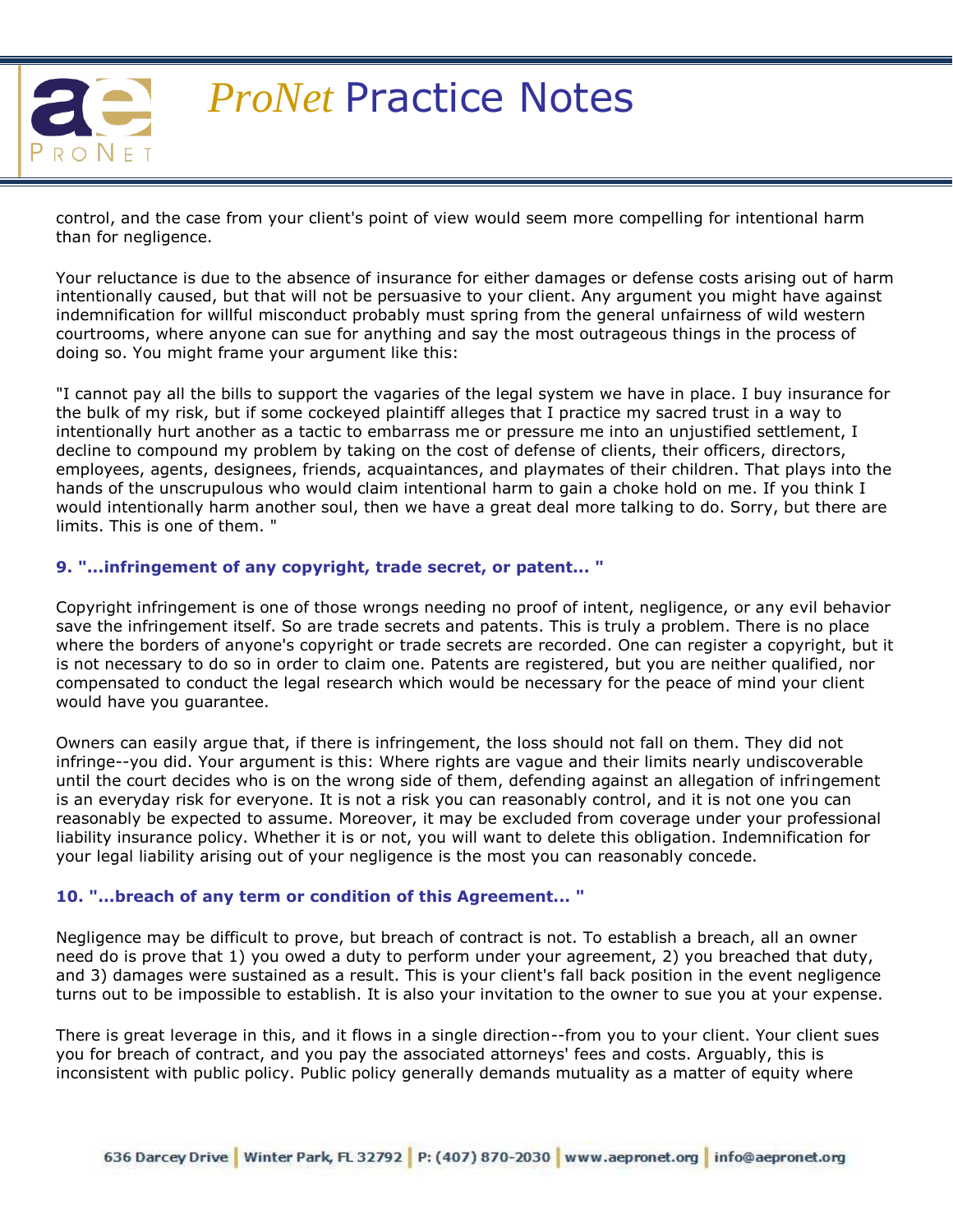

there is an agreement by one party to pay the attorney's fees of another regardless of the outcome of a dispute between the two.

Attorney's fees are the only issue here, for if you are found to have breached your contract, there is a remedy for that in the law. As far as you are concerned, it is neither necessary, nor is it appropriate for you to add your indemnity to that remedy. Absent negligence, your indemnification for breach of contract may be uninsurable; absent mutuality, it is unfair. Delete this language if you can.

If you encounter sustained resistance, you might invoke the public policy argument and propose, as an alternative, to substitute language elsewhere in your agreement calling for the non-prevailing party to any dispute to compensate the prevailing party for costs of defense. There is leverage in this for you, but there is also some risk. Seek the advice of counsel before you pursue this strategy.

#### **11. "...violation of any...law, code, ordinance, or regulation... "**

You cannot possibly know or even come to know all of the laws, codes, ordinances, and regulations which may somehow have a bearing on your project. Nor, within a standard of usual and customary professional care, is it necessary that you do. Even those you must know about contain inherent conflicts, and they require the exercise of professional judgment in their application to the unique circumstances surrounding each and every project you undertake. Code officials change, and interpretation changes with them. Judgments are made, but certainty is unavailable.

This obligation has no place in an indemnity provision. Delete it here. If you must address it elsewhere in your agreement, well and good, but keep this in mind: The most you can reasonably concede is to agree to exercise usual and customary professional care in your efforts to comply with the law.

This applies to all laws, codes, ordinances, and regulations, but it is particularly applicable to the Americans with Disabilities Act and the regulations which have been drafted to implement it. Whether your interpretation of the requirements of this far reaching legislation are accurate or not will depend on legal battles not yet fought. They will be civil rights battles, and coup will be counted on the fields of others. You will have no safe place there unless your responsibility begins and ends with the consequences of your negligence.

#### **12. "...excepting only...the sole, active negligence of the Owner."**

Never mind that it may be permissible under the law in most states. You know by now that it is neither reasonable, nor insurable for you to assume 100% of the liability for losses for which you may be only partially responsible. Nor does the distinction between active and passive negligence fall within the boundaries of reason (for more on this, see "The Innocent Bystander" in Chapter III). You cannot insure against the risk that your client may contribute to a loss, regardless whether actively or passively, but your client can. Best you delete these words and leave this risk where it belongs.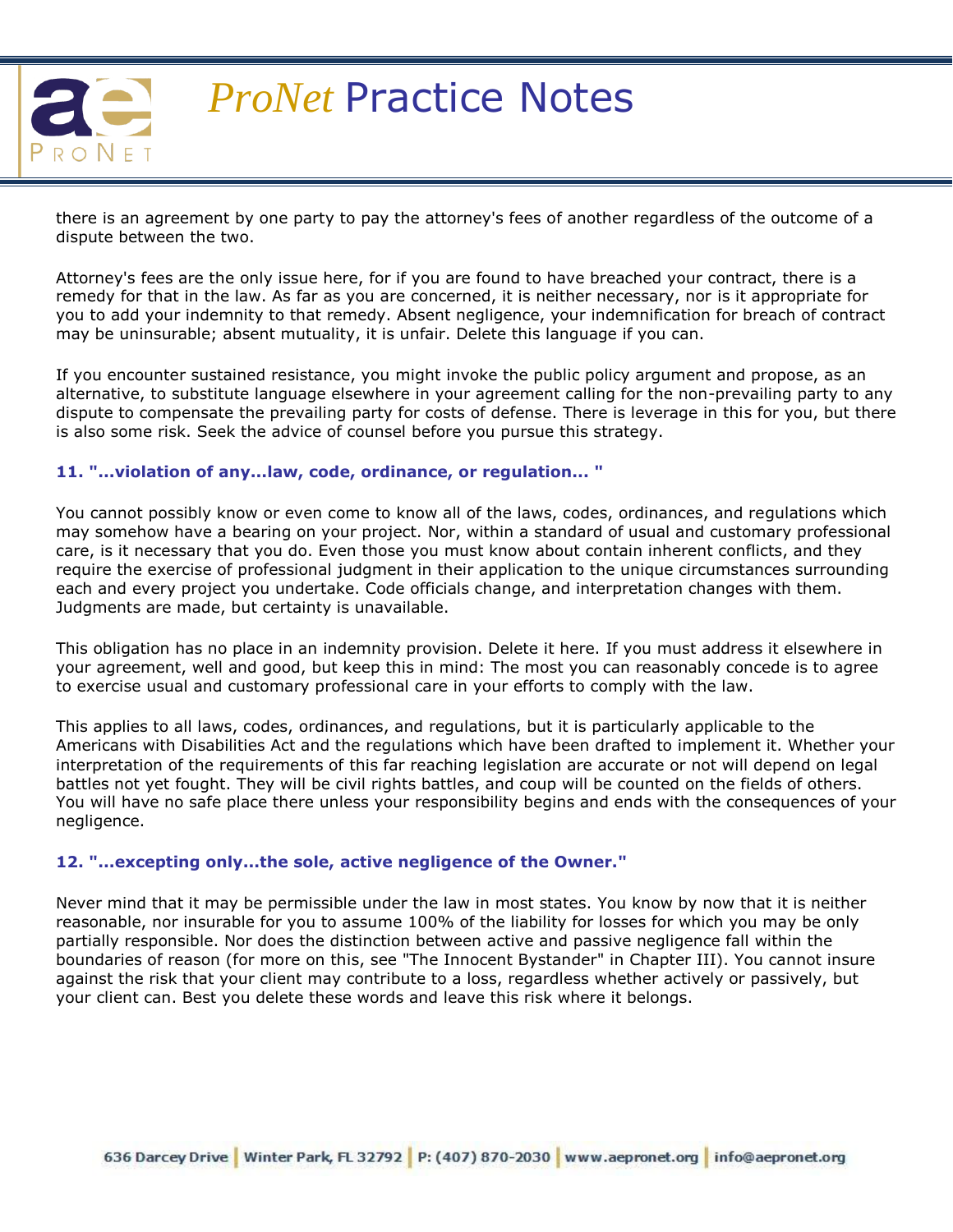

### *A Relatively Safe Haven*

In the final analysis, how far can you reasonably go in your agreement to indemnify? Not very far, and certainly not beyond the protection afforded under your professional liability policy. Here is the product of an acceptable mark-up of the unacceptable provision with which we started:

> *The Architect/Engineer shall hold harmless and indemnify the Owner, its officers, directors, and employees from and against losses, liabilities, expenses, and costs, including, without limitation, attorney's fees and costs, caused by the negligent performance of services under this Agreement.*

This truly brings us full-circle, for what we have left amounts to little, if anything, more than what is already required of you under the common law. But, with the exception of some manageable legal and insurance-related refinements, it is the most you can reasonably concede.

It may seem as if a great deal of effort is wasted to produce a result that would have been achieved had the issue never been raised in the first place. Negotiations are sometimes like that. This is a strong argument in support of legislative remedies against the predations of the powerful. Absent those remedies, however, you have little choice but to respond. Once raised, indemnification is an issue you can ill-afford to ignore.

## *Practice, Practice, Practice*

This isn't a "practice " note for nothing. This section is your opportunity to test your skill at spotting coup, uninsured risks, and other offensive features. All of the following provisions are foul, and you will know the reasons why. Study how the words in italics broaden your obligation from legal liability for negligence to an assumption of liability for all manner of harm:

- 1. The Architect shall *defend,* save and hold harmless, and indemnify the State and the Department, its officers, *agents*, and employees, from *all claims, suits, or actions of whatsoever nature* resulting from or arising out of the *activities* of the Architect or the Architect's consultants under this Agreement.
- 2. Consultant acknowledges responsibility for liability arising out of the performance of this agreement and shall hold County harmless from and indemnify County for *any and all* liability, settlements, loss, costs, and expenses in connection with any action, suit, or claim resulting *or allegedly resulting* from *activities under or services provided* pursuant to this Agreement.
- 3. Engineer agrees to *defend,* indemnify, *protect*, and hold City and its *agents*, officers, and employees harmless from and against *any and all claims asserted* or liability established for damages or injuries to any person or property, including injury to employees, agents, or officers of Engineer, *which arise from or are connected with* or are caused *or claimed to be caused* by the *acts or omissions* of Engineer and its agents, officers, or employees, in performing the work or services herein, and all expenses of investigating and defending against same; provided, however, that the duty of Engineer to indemnify and hold harmless shall not include any claims or liability arising from the *established sole negligence* or willful misconduct of City, its agents, officers, or employees.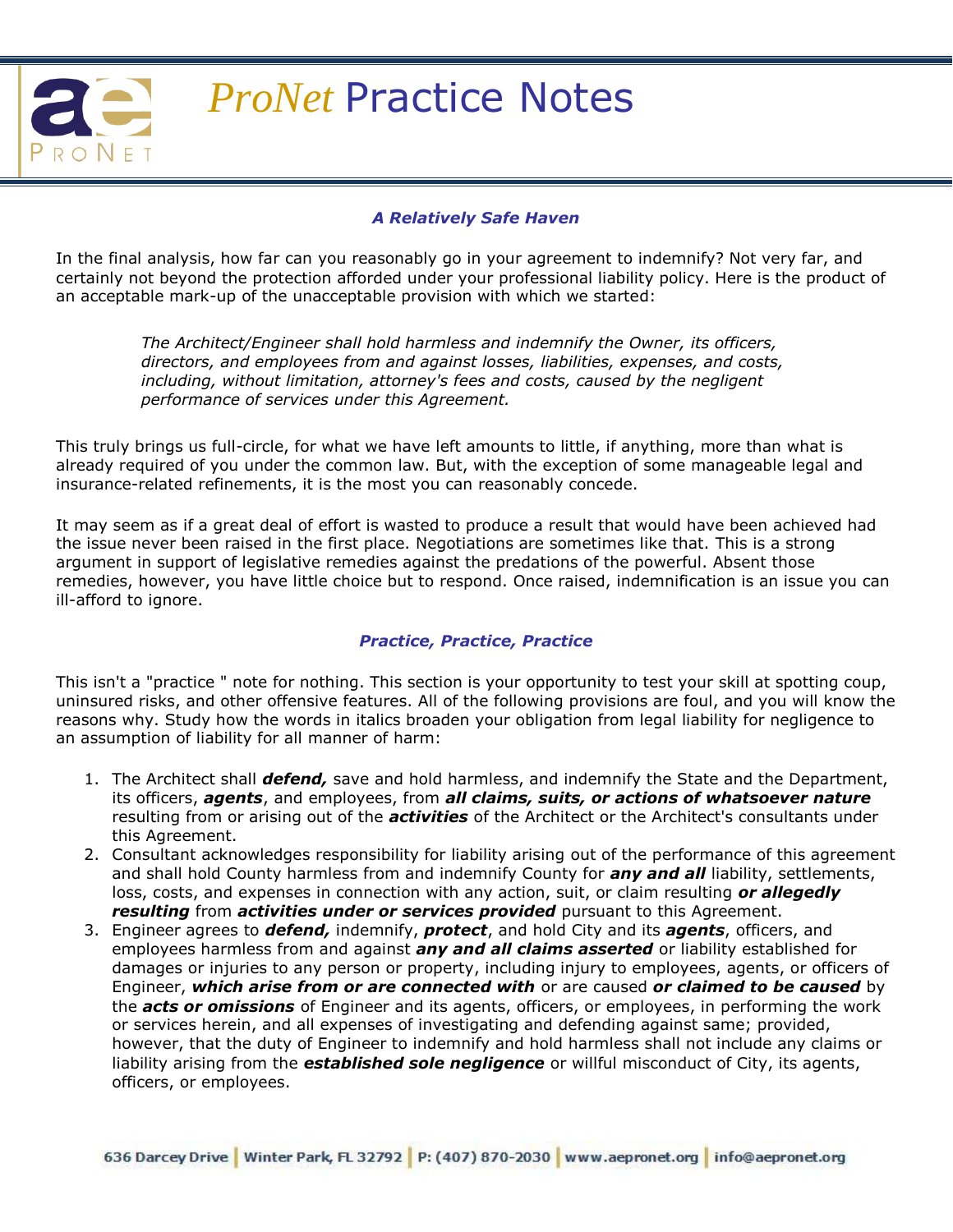

- 4. *To the fullest extent permitted by law,* Consultant shall indemnify and save harmless State and all of its officers, agents, and employees from all *suits, actions, or claims of any character* brought for or on account of any injuries arising from the negligent acts, errors, or omissions of Consultant in prosecuting the work under this Agreement, *whether or not State is negligent or otherwise culpable.*
- 5. Contractor shall indemnify and hold City, its officers, *agents,* and employees, harmless from and against *any and all claims, actions,* liabilities, and costs, including costs of defense, *arising out*  of the work or other actions or failure to act by Contractor and Contractor's employees, agents, officers, and Subcontractors. In the event any such action or claim is brought against City, Contractor shall, if City so elects upon tender by City, *defend the same at Contractor's sole cost and expense,* promptly *satisfy any judgment adverse to City or to City and Contractor, jointly,* and reimburse City for *any loss, cost, damage, or expense* (including legal fees) suffered or incurred by City.

### **III. HOLDING THE LINE AT THE MAXIMUM LIMITS OF FAIRNESS**

"It is uninsurable, " you point out patiently. "So what? " is the response. Stay calm. There are compelling reasons you can give for refusing to assume liability which properly belongs to someone else. Consider these: 1) There is no historic rationale for indemnification by architects and engineers; 2) it has no economic justification; and 3) it has no basis in law or in equity.

To understand how you might use these arguments successfully, it may be helpful to take a close look at the frames of reference within which demands for indemnification are typically advanced by your clients and their attorneys. There are three. Each is grounded in faulty reasoning. Your knowledge of the flaws can help you formulate an effective response.

#### *The Construction Paradigm*

The model is the construction contract. The mindset is based on the ill-considered notion that protections for the owner which are readily available from general contractors can somehow appropriately be imposed on the design team. Architects and engineers are, after all, part of the same process. Why should they be treated differently?

The answer is simple. The law treats them differently. Contractors build improvements on real estate, and there is long standing law on that. Their work is subject to a guarantee. They are obligated under the law to stand behind that work, and they are generally held responsible for damages caused by their faulty workmanship.

Architects and engineers do not build. They perform professional services, and there is long standing law on that, too. They are not obligated under the law to guarantee their performance, not even its result. They are generally held responsible only for those damages caused by their failure to exercise reasonable professional care.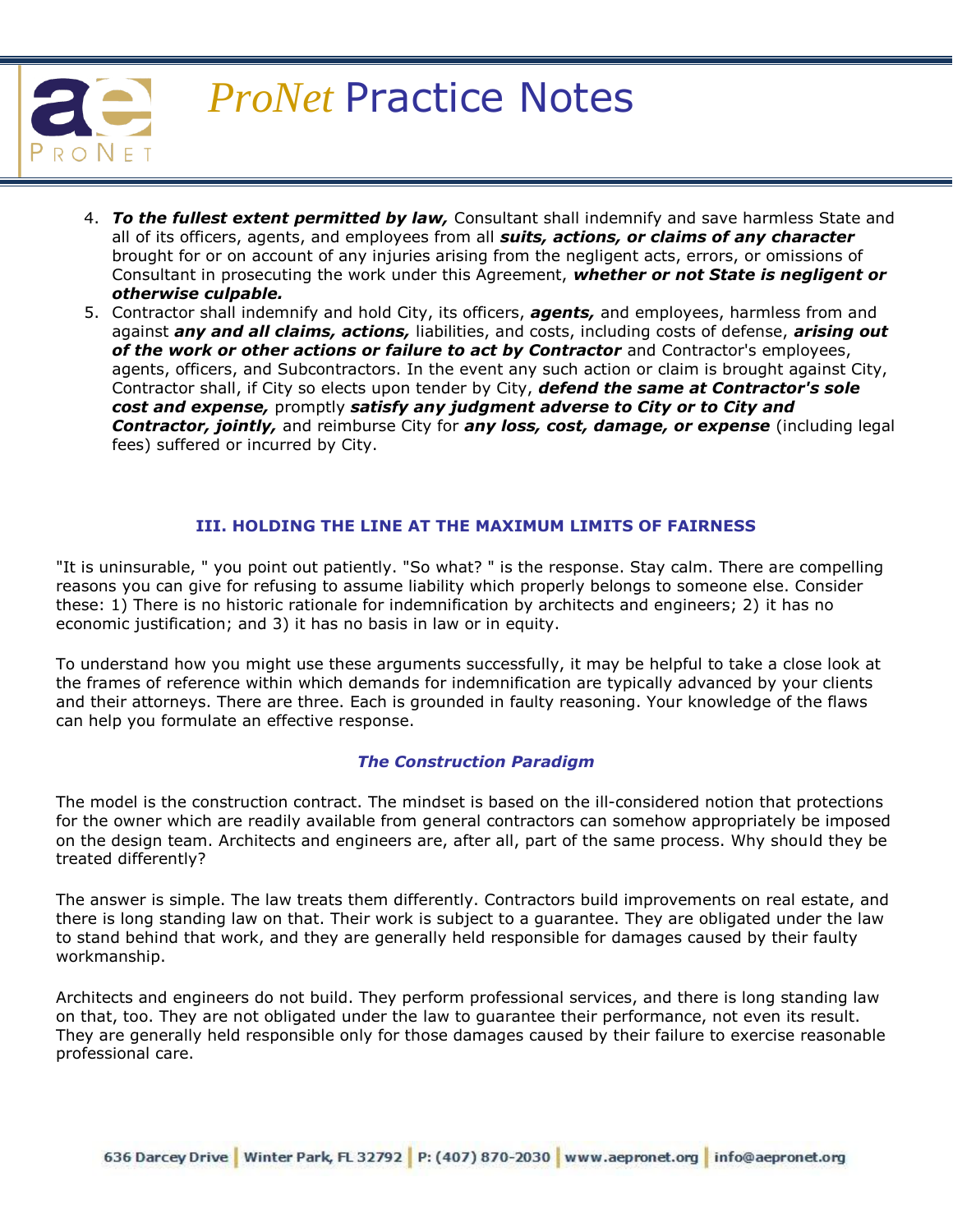

The historic and economic rationales which support indemnification by contractors simply cannot be applied to the design team. The historic rationale is based on the principle that, when one party, for its own economic benefit, takes possession and control of the property of another, the associated risks ought reasonably to follow. The economic rationale is equally straightforward: Because general contractors are better positioned than owners to control the risks of construction, they can more efficiently either manage those risks, or transfer them to subcontractors or insurers. In either case, the costs are measurable, and they are easily passed through to the owner.

Architects and engineers do not assume control of the property of the owner in a construction project, nor that of anyone else. Beyond responsibility for the consequences of their own negligence, they are not in a position to control, nor can they insure against the owner's risks. The costs are not measurable; passing them through to the owner is out of the question.

The Construction Paradigm does not apply to architects and engineers any more than it does to attorneys who practice law in the construction arena. This is a point you may want to stress. The attorneys with whom you negotiate and with whom you share a client will understand exactly what you mean, and they will know you are right.

## *A Fall Back Position*

There is an insurance-related refinement worth mentioning in the context of the mind set of counsel who are fixed on The Construction Paradigm. It has to do with the coverage afforded the general contractor under a typical general liability insurance policy (and to you under yours).

If you must, you can agree to defend the owner and to assume liability for the owner's contribution to a general liability loss in which you share responsibility. You can do this because the contractual liability coverage afforded under most general liability policies will provide coverage for this risk. If you need room to maneuver, and if this issue is clogging progress in your negotiations, you might suggest separating your indemnification into two parts.

The first would relate to the performance of professional services, and you can make your intent clear on this simply by inserting "professional" before "services" in the marked-up provision above. Then you might propose an additional provision, one drafted using words which track those proposed by your client as closely as the coverage under your general liability policy will allow. In this particular case, that language might read as follows:

> *As respects its operations under this Agreement other than the performance of professional services, the Architect/Engineer shall, to the fullest extent permitted by law, hold harmless, indemnify, and defend the Owner, its officers, directors, and employees from and against any and all claims, demands, actions, suits, losses, liabilities, expenses, and costs, including, without limitation, attorney's fees and costs, arising out of injury to any persons, including death, or damage to any property caused by, connected with, attributable to, or alleged to be caused by, connected with, or attributable to the negligent acts, errors, or omissions of the Architect/Engineer or its officers, employees, agents, and consultants under this Agreement, excepting only those claims, demands, actions, suits, losses, liabilities,*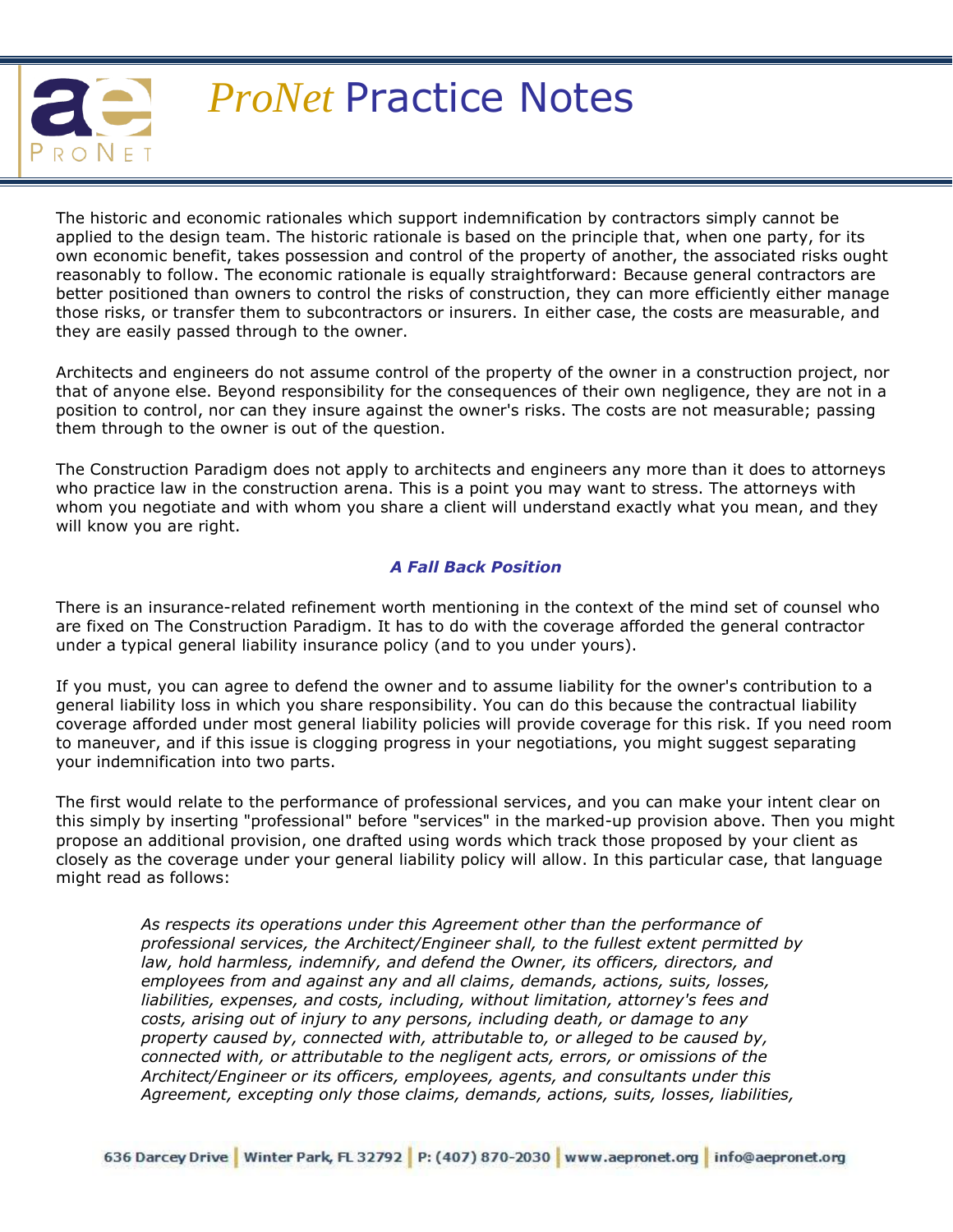

*expenses, and costs caused by the sole negligence of the Owner.* 

Note some important changes here. The owner's agents, representatives, and designees have been eliminated. The scope of the indemnity is limited to bodily injury and property damage because the coverage of the general liability policy is generally so limited. This excludes economic loss, a risk which is covered under your professional, but not your general liability insurance policy. For the same reason, the indemnity is limited to the consequences of your negligence, and, "to the fullest extent permitted by law " notwithstanding, the word "active " has been deleted from the exception applicable to the owner.

### *The Innocent Bystander*

Those who cloak themselves in the robes of The Innocent Bystander are usually public entities. They characterize their role in construction as passive, and from this they draw the conclusion that, if there is risk involved, it must belong to someone else.

The conclusion is false, at least in part because the assumption is wrong. No design could go forward without active participation on the part of the owner. That participation has a direct bearing on the degree of risk involved. Cost/benefit tradeoffs and the difficult decisions they require of the owner are examples; so, too, is selection of a contractor whose low bid is unrealistically out of line.

You might ask The Innocent Bystander: "Who is going to make these vitally important decisions? Who reasonably ought to take the associated risks? "The owner, of course--even if the owner is a public entity.

It cannot be reasonably argued that you should assume the greater risk because you happen to operate "for profit " in the private sector. Every owner faces enormous risk in construction. Every owner anticipates a profit commensurate with that risk. Otherwise, the project would have no economic justification in the first place. For public entities, "profit" takes the form of beneficial use of the facility by the public, enhanced political careers, and the reaping of bureaucratic bounty.

Architects and engineers are retained to help to reduce the risks of construction and enhance the gain, but they can neither eliminate the former, nor guarantee the latter. Their profit pales in light of the value of beneficial use, and it is ingenuous to assume that the risks somehow ought to be transferred from the public to the design team because the latter is actively involved, whereas the former wrongly presume themselves passive.

## *"Take It or Leave It!"*

This is a strong-arm tactic. It is usually adopted by clients prepared to press the advantage of a superior bargaining position. Their point of view is this: "Those who are privileged to work for us can accept our terms, no matter how onerous. If you choose otherwise, so be it. Thousands are standing in line to take your place. " It is called winning by intimidation.

Do not be intimidated. "You will simply have to accept it as a cost of doing business " is a ridiculous posture for any client to assume. You are not an insurance company, and you are not in a position to collect a premium for assuming someone else's risk. Nor can you insure against that risk. What your client stands to gain by imposing a requirement which deprives you of your financial capacity to respond in the